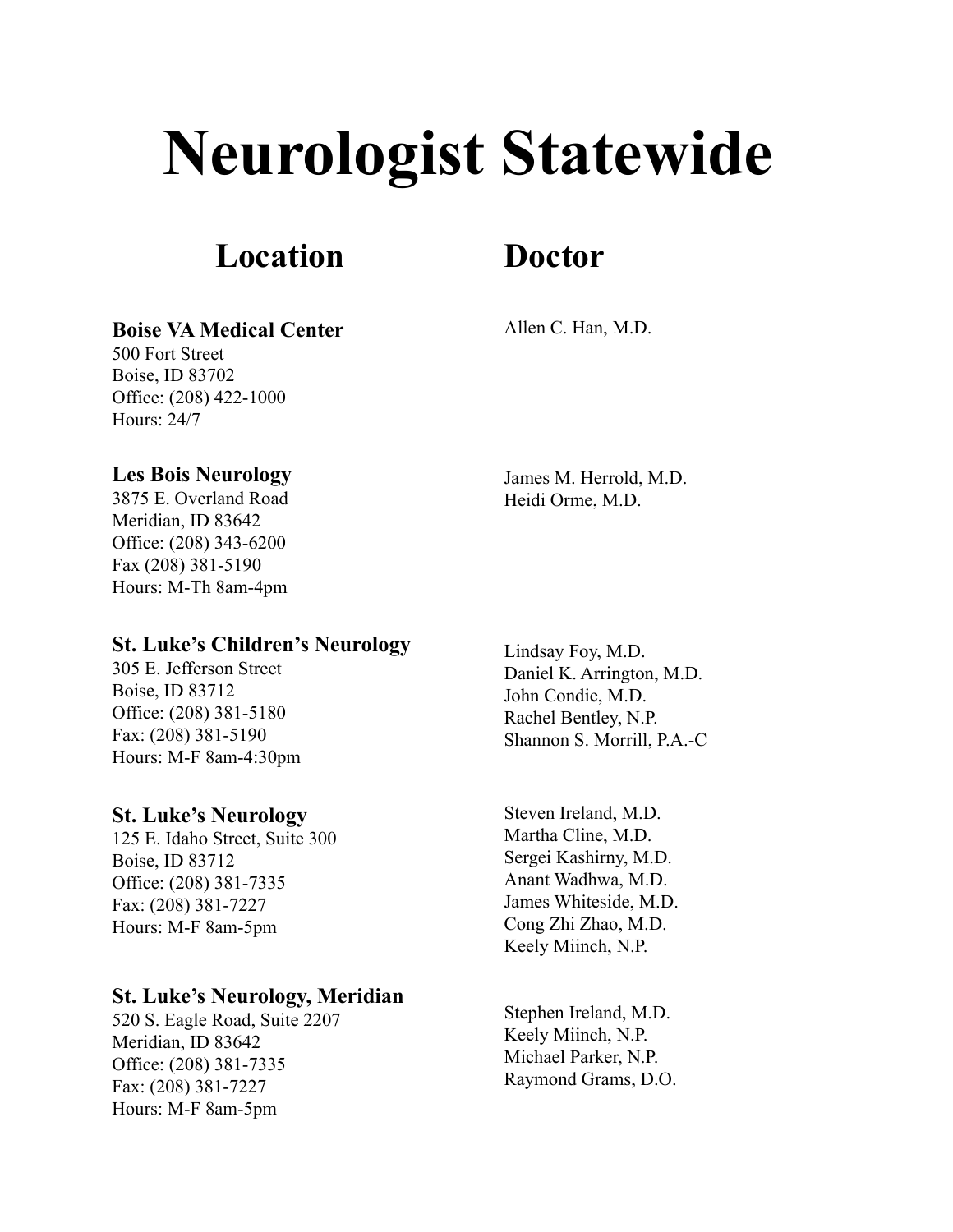#### **St. Luke's Clinic – Spine Care**

St. Luke's Health Partner 520 S. Eagle Road, Suite 1243 Meridian, ID 83642 Office: (208) 333-2225 Fax: (208) 706-7516 Hours: M, T, W, F 7am-5pm; Th 8am-5pm

# **St. Luke's Clinic – Idaho Pulmonary Associates**

St. Luke's Health Partner 2347 E. Gala Street Meridian, ID 83642 Office: (208) 323-3767 Fax: (208) 323-3767 Hours: M-Th 8am-5pm; F 8am-12:30pm

# **Consultants in Epilepsy & Neurology**

St. Luke's Health Partner 1499 W Hays Street Boise, ID 83702 Office: (208) 275-8585 Fax: (208) 275-8586 Hours: M-Th 8:30am-5pm; F 8:30am-12pm

# **Saint Alphonsus In-Patient Neurology**

1055 N Curtis Road Boise, ID 83706 Office: (208) 302-4200 Fax: (208) 302-4255 Hours: M-F 8am-5pm

#### **Saint Alphonsus Neurosurgery Clinic**

1072 N Liberty Street, Suite 303 Boise, ID 83704 Office: (208) 302-4200 Fax: (208) 302-4255 Hours: M-F 8am-5pm

Colin Lyness, M.D. George Lyons, M.D. Mary River, M.D. Daniel Simmons, M.D. Benjamin Stewart, M.D. Jackie Whitesell, M.D. DonRaphael Wynn, M.D. Brittany Guthrie, P.A.-C. Marian Marsh, P.A

Lukas Clark, M.D.

Karen Porth, M.D.

Kevin A. Yamada, M.D.

Sleep Specialist

Robert Wechsler, M.D. Jessica Bishop, P.A.

Nicholas Hutt, P.A.-C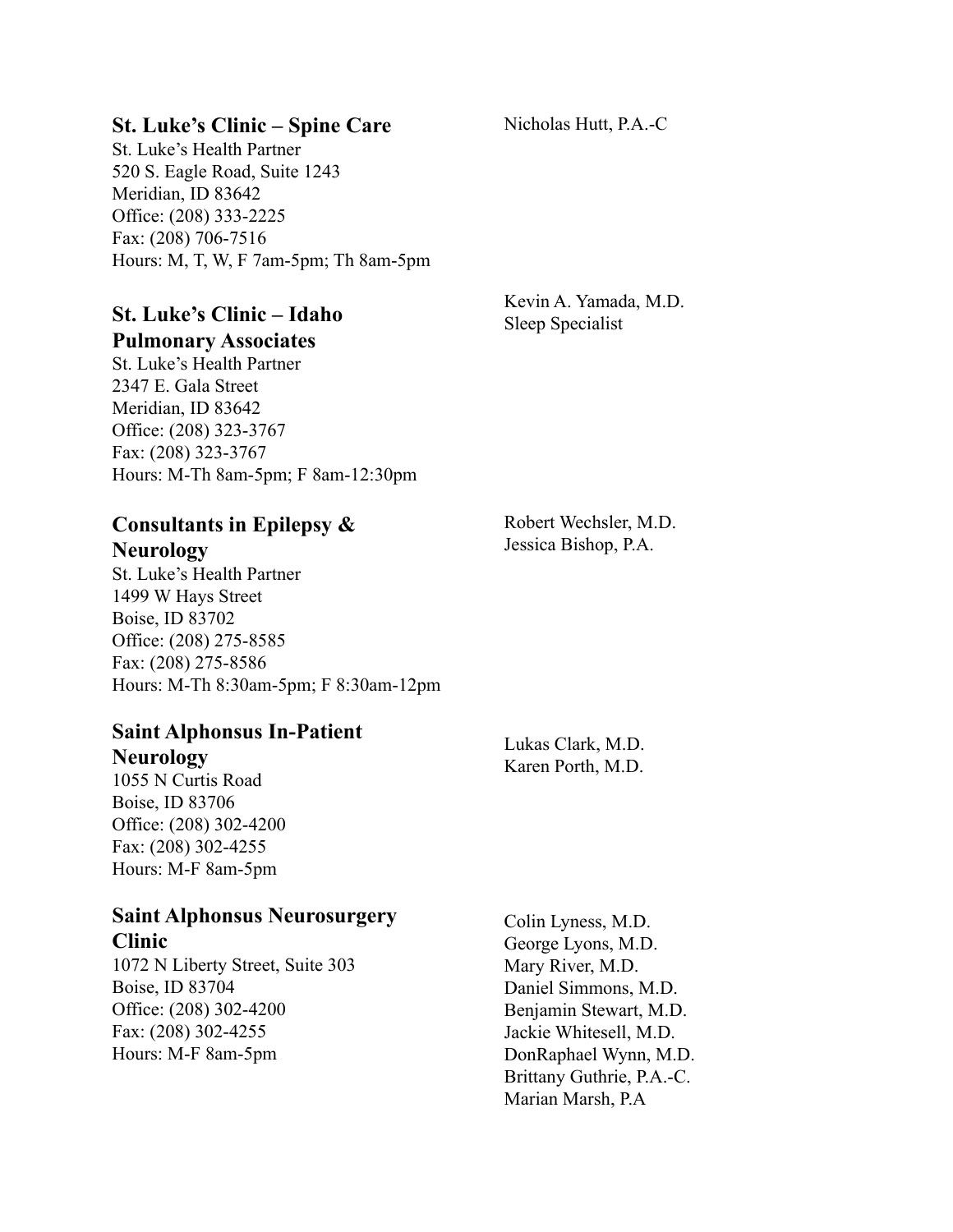#### **Coeur d'Alene**

700 W Ironwood Dr, Suite 158 Coeur d'Alene, ID 83814 Office: (208) 625-5100 Fax: (208) 625-5101 Hours: M-F 8am-5pm

## **Hailey**

1450 Aviation Drive, Suite 203 Hailey, ID Office: (208) 727-8295 Fax: (208) 725-1883 Hours: M, T, W, F 8am-5pm

# **Idaho Falls**

Erich W. Garland, M.D.

#### **Idaho Falls Neurology**

3920 Washington Parkway Idaho Falls, ID 83404 Office: (208) 227-0158 Fax: (208) 227-0159 Hours: T&W 8am-4:30pm; Th 8am-2pm

#### **Eastern Idaho Neurology**

2353 Coronado Street Idaho Falls, ID 83404 Office: (208) 552-4823 Fax: (208) 552-4856 Hours: M-F 9am-5pm

#### **Neurology & Sleep Specialists**

2680 Channing Way Idaho Falls, ID 83404 Office: (208) 523-7667 Fax: (208) 523-7667 Hours: M-Th 8am-5pm; F 8am-12pm

#### **Grand Teton Child Neurology**

2225 Teton Plaza, Suite B Idaho Falls, ID 83401 Office: (208) 529-4300 Fax: (208) 881-5121 Hours: M-Th 9:30am-4:30pm; F 9am-12pm [grandtetonchildneurology@gmail.com](mailto:grandtetonchildneurology@gmail.com)

Stephen Vincent, M.D.

Bradford Talcott, M.D.

Peter Castellanos, M.D.

Cliff Hampton, M.D.

Karin Lindholm, D.O.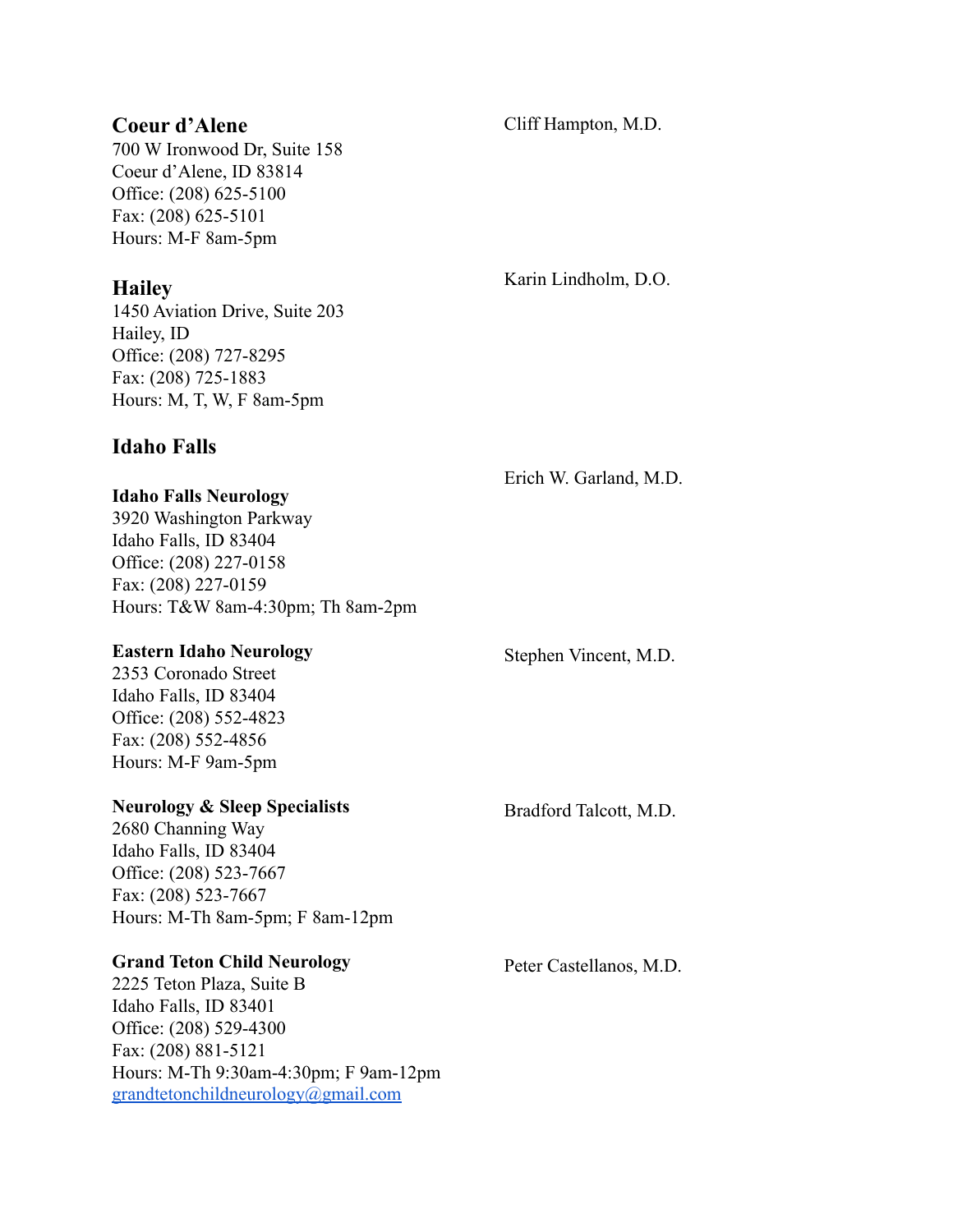# **Lewiston**

#### **Clearwater Neurosciences**

3326  $4<sup>th</sup>$  Street, Suite 6 Lewiston, ID 83501 Office: (208) 746-2223 Fax: (208) 746-2226 Hours: M-F 8am-5pm

#### **St. Joseph Neurology**

307 St. John's Way, Suite 1 Lewiston, ID 83501 Office: (208) 750-7474 Fax: (208) 799-5729 Hours: M-Th 8am-5pm; F 8am-12pm

# **Pocatello**

#### **Bingham Memorial Specialty Clinic**

285 Vista Drive, Suite E Pocatello, ID 83202 Office: (208) 239-8023 Fax: (208) 232-0369 Hours: M-F 8am-5pm

#### **Portneuf Medical Group**

777 Hospital Way, Suite G15 Pocatello, ID 83201 Office: (208) 239-2722 Fax: (208) 239-3759 Hours: M-Th 8am-5pm; F 8m-12pm

#### **Post Falls**

#### **Northwest Sleep Center**

750 Syringa Street, Suite 201B Post Falls, Id 83854 Office: (208) 758-9699 Fax: (208) 758-8535 Hours: M-F 8am-5pm

Jean Thomas, M.D.

Mary Elizabeth Gerard M.D.

Wade Harris, M.D.

Michael Coats, M.D., Neurology Sleep Specialist